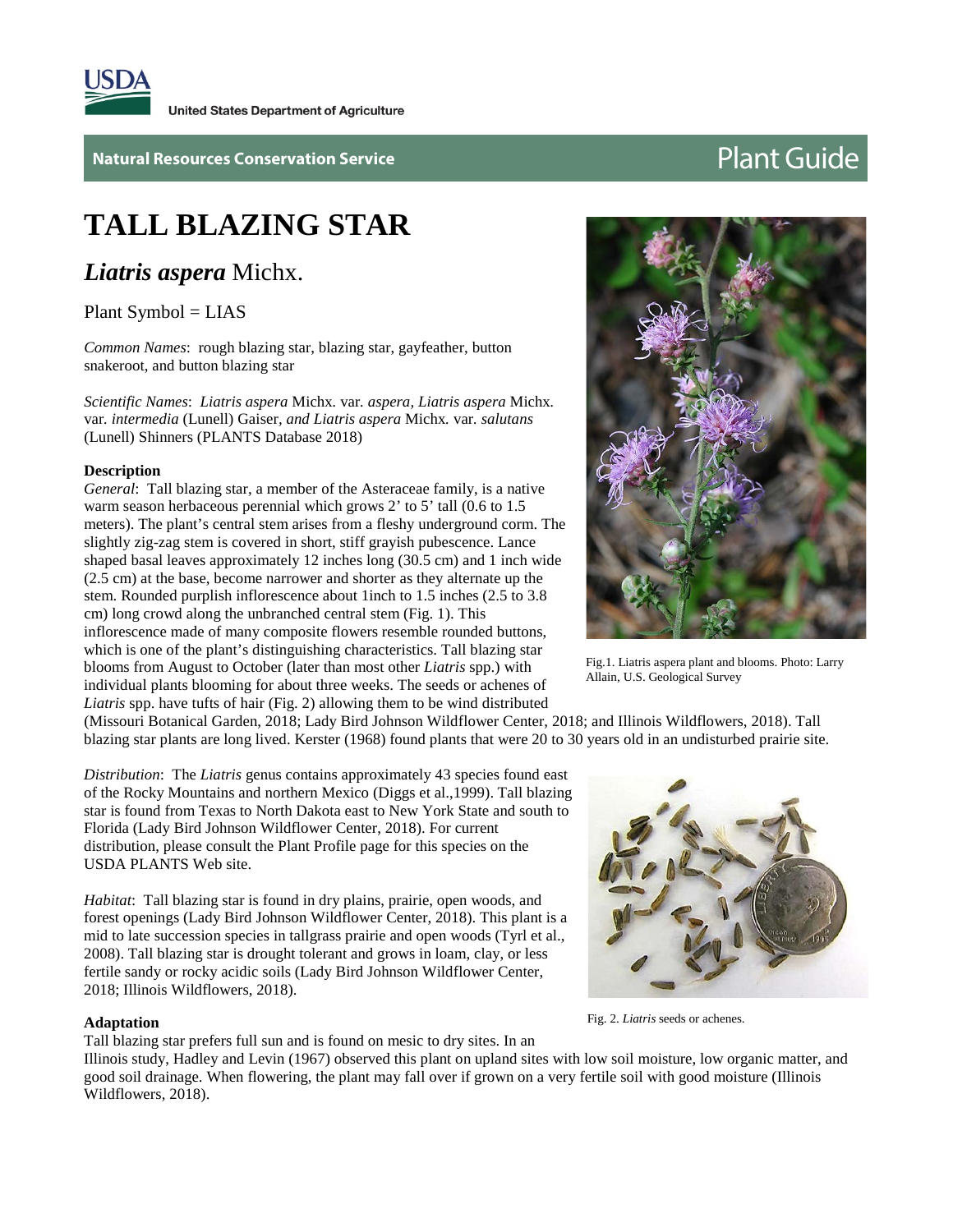# **Uses**

*Livestock:* Livestock graze the young foliage (Haddock, 2007).

*Wildlife:* The foliage and stems are eaten by rabbits and deer. Rodents dig up the corms and eat them (Illinois Wildflowers, 2018).

*Pollinators: Liatris* is a beneficial species for pollinators. Tall blazing star is a late season nectar source for butterflies such as Monarchs (*Danaus plexippus*), Tiger Swallowtails (*Papilio* spp.), Clouded Sulphur (*Colias philodice*), Gray Hairstreak (*Strymon melinus*), Painted Lady (*Vanessa cardui*), and Red Admiral (*Vanessa atalanta*) (Lady Bird Johnson Wildflower Center, 2018). Caterpillars of the Glorious Flower Moth (*Schinia florida*) feed on the flowers and seed capsules. The plants also attract hummingbirds along with native bees and bumblebees (Illinois Wildflowers, 2018).

*Special Uses:* Tall blazing star has a variety of uses. It is recommended for restoration of mesic sites in the tallgrass prairie region (Packard and Mutel 2005). It is a suitable species for native landscaping and gardening. Compatible plants for tall blazing star include big bluestem (*Andropogon gerardii*), butterfly weed (*Asclepias tuberosa*), heath aster (*Aster ericoides*), purple prairie clover (*Dalea purpurea*), goldenrod (*Solidago* spp.), and prairie smoke (*Geum triflorum*) (New Moon Nurseries 2018). Tall blazing star provides a unique spike form in floral arrangements. It is grown as a cut flower crop for greenhouse and field production (Stevens et al., 1993).

# **Ethnobotany**

Some Great Plains Native American tribes boiled the leaves and roots of *Liatris* to treat intestinal ailments (Haddock, 2018). The Lakota used the pulverized roots to improve appetite and the roots were consumed during famines (Black Elk and Flying By, 1998).

# **Status**

*Threatened or Endangered*: No. (US Fish and Wildlife Service 2018)

# *Wetland Indicator:* Upland (Packard and Mutel 2005)

*Weedy or Invasive:* Please consult with your local NRCS Field Office, Cooperative Extension Service office, state department of natural resource, or state agriculture department regarding its status and use.

Please consult the PLANTS Web site [\(http://plants.usda.gov/\)](http://plants.usda.gov/) and your state's Department of Natural Resources for this plant's current status (e.g., threatened or endangered species, state noxious status, and wetland indicator values).

# **Planting Guidelines**

Begin field preparation in advance of planting to establish a weed free seedbed with tillage and (or) herbicide application. Prior to planting, the seedbed must be firmed and accumulated soil moisture for improved establishment success. Plant *Liatris* seed in the early spring (USDA NRCS, 2014). When planting seed mixes for drilling or broadcasting, adjust the seeding rates according to the percent of tall blazing star in the mixture.

A seed drill is the preferred method for planting. Drilling seed provides good seed placement and seed-to-soil contact. Plant seed ¼ inch deep into a prepared, firm, weed free, seedbed. Use a seeding rate of 1 to 2 pure live seed (PLS) lb/acre (6 to 12 PLS per ft<sup>2</sup>, respectively) for *Liatris* spp. (USDA NRCS, 2014). Avoid planting into a fluffy or loose seedbed because soil can sluff off into tracks left by the planter press wheels and bury the seed to deeply after the first rain event resulting in stand failure.

For broadcast planting, use a seeding rate of 2 PLS lb/acre. Mix the seed with a carrier agent such as cat litter or sand to help prevent planting too high of a rate and improve seed distribution. If possible, seed should be incorporated with a drag or cultipacker after broadcast planting. Timing broadcast plantings to rain events will help incorporate seed into the soil and improve establishment.

#### **Management**

Tall blazing star responds favorably to prescribed burning and increases in number with frequent fire. Lovell et al. (1982) observed increased number of flowers following a late spring burn versus control plants. Tall blazing star increases with heavy grazing and may form small colonies (Tyrl et al., 2008).

# **Pests and Potential Problems**

Aphids, thrips, and whiteflies are minor *Liatris* pests. Common diseases include powdery mildew, rust, leafspots, and wilts. These diseases can be controlled by cultural management and chemical applications (Stevens et al.,1993). Wildlife pests include voles that consume or hoard corms. Rabbits and deer will eat young shoots (Houseal, 2007).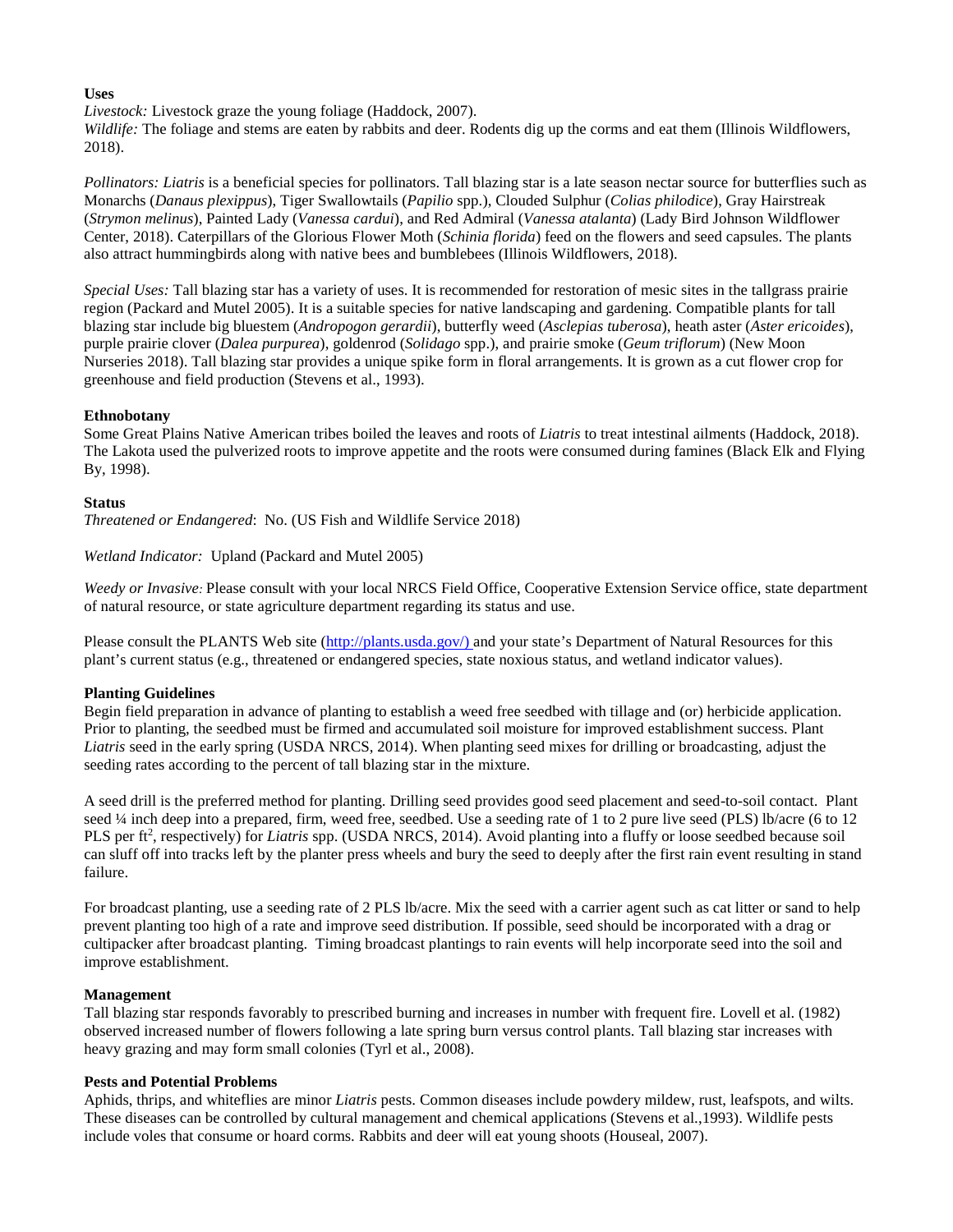### **Environmental Concerns**

Tall blazing star is considered a desirable plant within its range of occurrence and has no known negative effects on the environment.

# **Control**

Tall blazing star may be controlled by mechanical means such as mowing or applying a broad-spectrum herbicide. Please contact your local agricultural extension specialist or county weed specialist to learn what works best in your area and how to use it safely. Always read label and safety instructions for each control method.

# **Seeds and Plant Production**

Use a soil test and amend fertility (N, P, and K) per soil test recommendations after the first growing season. Lower fertility levels will minimize competition from warm season weeds during establishment. Soil pH should be between 5.5 to 7.5 (Shirley, 1994). *Liatris* species are known to hybridize among each other, therefore isolation distances should be maintained to minimize hybrid seed production (Hadley and Levin 1967; Houseal, 2007). For example, Wisconsin isolation distances for native forbs is 440 yds. (0.25 mile) (Wisconsin Crop Improvement Association, 2016). Please contact your state's crop improvement association for required isolation distances for seed production in your area.

Transplanting seedlings in the spring is the recommended method for establishing tall blazing star seed production fields (Houseal, 2007). Transplanting reduces the time needed to achieve a solid stand, allows for use of pre-emergent herbicides and reduces the amount of weed competition typically seen in fields planted from seed. Allow enough space between rows for cultivation, herbicide application, and harvesting equipment.

To start seedlings, stratify (cool-moist) seed for 8-12 weeks at 40° F. Sow the stratified seed ¼ inch deep into transplanting containers two months before the last frost freeze date and grow in the greenhouse (Houseal, 2007). Nuzzo (1978) reported a time of 5.5 months to grow out seedling transplants under greenhouse conditions. Seedlings will be ready for transplanting when they become root bound with vigorous root growth and small corm (Fig. 3). Place plants in a shade house for approximately two weeks to harden off before transplanting. Transplant the seedlings at 8 inch intervals into rows in a firm, weed free seedbed (Houseal, 2007).

Another method of propagation is dividing corms of older tall blazing star plants in the fall after stem die-back (Fig. 4). Divide the corms so each one has a growth point. Treat the corms with fungicide and store in slightly moist sphagnum peat moss at 28-30° F for 10 weeks of cold storage before replanting the following spring. Do not allow the corms to thaw and refreeze or dry out during cold storage. After freezing, the corms can be stored up to 2 weeks at 40-45° F before replanting. Plant corms 1" deep into a firm, weed free seedbed using a planting rate of no more than 4 corms per square foot. Water corms as needed for the first three weeks after planting to provide a moderately moist soil and promote sprouting. Afterwards, allow the soil to dry between waterings as a constantly saturated soil will promote root rot development (Stevens et al., 1993).

Manage seed production fields by mowing/cultivating between rows or hoeing and hand roguing. Use caution when cultivating, *Liatris* plants are sensitive to soil disturbance during bolting and flowering. Apply post emergent grass herbicides if needed (Houseal, 2007).

Seed maturity dates vary from late September to October. The recommended harvest method is combining at maturity, but before the plumes are dry and fluffy because seed is susceptible to shattering



Fig. 3. *Liatris* seedlings ready for transplanting



Fig. 4. Liatris corm about 5 years of age.

(Houseal, 2007). Use low volume air settings to minimize seed loss. After harvest, dry and scalp the seed to remove stems and other materials. Then debeard or brush the seed to remove the tufts of short hair or pappus before cleaning. Use a seed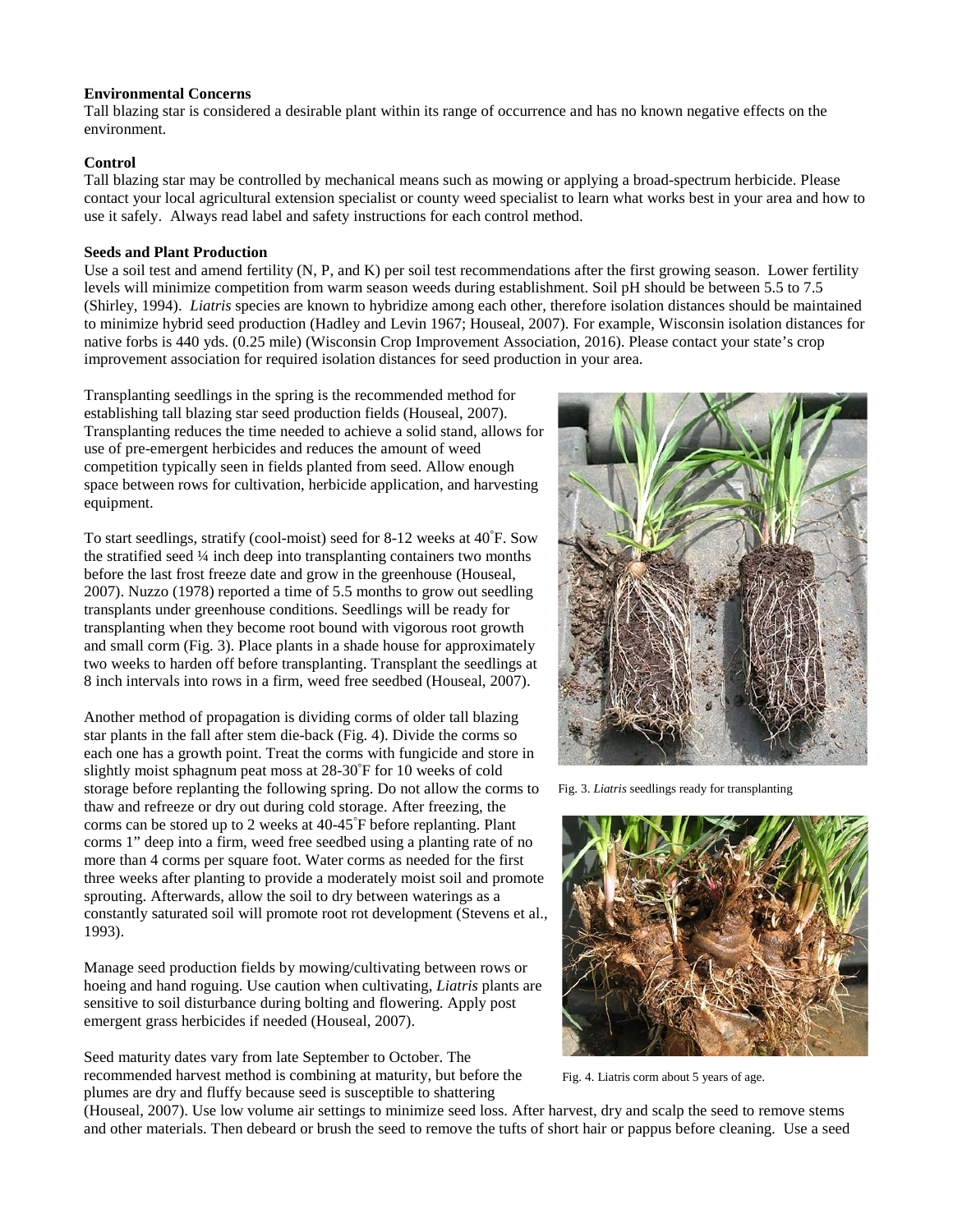cleaner with air adjustments and separation screens to remove chaff and unfilled seed. Seed yields range from 50 to 150 bulk lb/acre. Productive stand life is from 3 to 5 years. The first year is usually vegetative growth with the highest seed yields in the second and third years. To enhance seed longevity, store in a controlled environment of 50° F and 30% relative humidity (Houseal, 2007).

# **Cultivars, Improved, and Selected Materials (and area of origin)**

Tall blazing star seed and potted plants are available from commercial sources. The University of Northern Iowa Tallgrass Prairie Center has released three source identified materials; Northern Iowa Natural Selections(released in 2003), Central Iowa Natural Selections (released 2003), and Southern Iowa Natural Selections (released 2005) (Tallgrass Prairie Center 2010). These germplasms were collected from and developed for their respective areas of Iowa. For current availability of these germplasm releases, contact the Tallgrass Prairie Center.

Improved materials should be selected based on the local climate, resistance to local pests, and intended use. Consult with your local land grant university, local extension or local USDA NRCS office for recommendations on adapted materials for use in your area or when considering using native harvested seed for planting.

# **Literature Cited**

Black Elk, L. and W. Flying By, Sr. 1998. Culturally important plants of the Lakota. Sitting Bull College. Fort Yates, ND.

- Diggs, G., B. Lipscomb, and R. O'Kennon. 1999. Shinners and Mahlers illustrated flora of north central Texas. Botanical Research Institute of Texas, Inc. Ft. Worth, TX.
- Haddock, M. 2018. Kansas Wildflowers and Grasses. Tall gayfeather (*Liatris aspera*). Accessed online 5/22/2018 at [http://kswildflower.org/flower\\_details.php?flowerID=60](http://kswildflower.org/flower_details.php?flowerID=60)
- Hadley, E. and D. Levin. 1967. Habitat differences of three *Liatris* species and their hybrid derivatives in an interbreeding population. Amer. J. Bot. 54(5):550-559.
- Houseal, G. 2007. Tallgrass prairie center's native seed production manual. Tallgrass Prairie Center. Univ. of Northern Iowa, Cedar Falls, IA.
- Illinois Wildflowers. Liatris aspera (Rough blazing star). Accessed online 5/22/2018 at [http://www.illinoiswildflowers.info/prairie/plantx/rgh\\_blazingstarx.htm](http://www.illinoiswildflowers.info/prairie/plantx/rgh_blazingstarx.htm)
- Kerster, H. 1968. Population age structure in the prairie forb, *Liatris aspera*. Symposium-The role of the biologist in preservation of the biotic environment. Bioscience 18(5): p. 430-432.
- Lady Bird Johnson Wildflower Center. *Liatris aspera* (Tall blazing star) Accessed online 5/22/2018 at [http://www.wildflower.org/plants/result.php?id\\_plant=LIAS](http://www.wildflower.org/plants/result.php?id_plant=LIAS)
- Lovell, D., R. Henderson, E. Howell. 1982. The response of forb species to seasonal timing of prescribed burns in remnant Wisconsin prairies. Proceedings of the Eighth North American Prairie Conference: Western Michigan Univ., Kalamazoo, MI. Aug. 1-4, 1982, p. 11-15.
- Missouri Botanical Garden. 2018. *Liatris aspera* (Blazing star). Accessed online 5/22/2018 at <http://www.missouribotanicalgarden.org/PlantFinder/PlantFinderDetails.aspx?kempercode=k860>
- New Moon Nurseries. 2018. *Liatris aspera* (tall, rough blazing star). Accessed online 5/21/2018 at <http://www.newmoonnursery.com/plant/Liatris-aspera>
- Nuzzo, V. 1978. Propagation and planting of prairie forbs and grasses in southern Wisconsin. Glenn-Lewin, D. and R. Landers (ed.) Fifth Midwest Prairie Conference proceedings: Iowa State Univ., Ames, IA. Aug. 22-24, 1976, p. 182-189.
- Packard, S. and C. Mutel (ed.). 2005. The tallgrass restoration handbook for prairies, savannas, and woodlands. Society for Ecological Restoration International. Island Press, Washington, D.C.
- Prairie Moon Nursery. 2018. *Liatris aspera* (Button blazing star). Accessed online 5/22/2018 at <https://www.prairiemoon.com/liatris-aspera-button-blazing-star-prairie-moon-nursery.html>